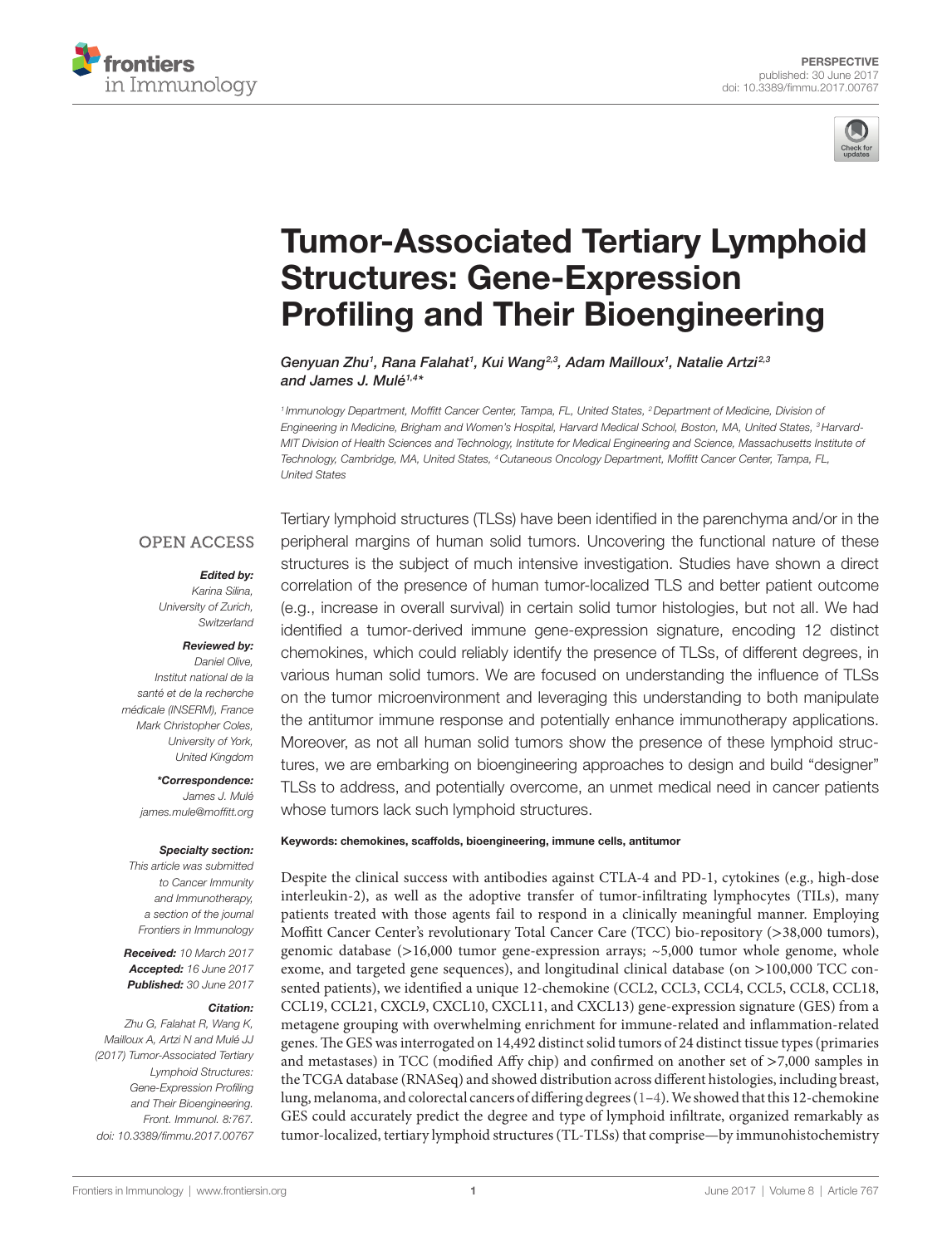staining—prominent B cell follicles, T cell marginal zones, and associated follicular dendritic cells (DCs) but few, if any, T regulatory cells ([2](#page-3-2)[–4\)](#page-3-1). TL-TLSs appear to exhibit similar structural and cellular characteristics of peripheral lymph nodes and presumably arise in the tumor microenvironment in response to chronic inflammation ([5](#page-3-3)[–7\)](#page-3-4).

Of importance, there was a highly significant and consistent association between a marked increase in overall patient survival, the value of the mean score of the GES, and the presence of TL-TLSs in stage IV (non-locoregional) melanoma, colorectal cancer, and, most recently, in stage IV bladder cancer, non-small cell lung cancer, and certain types of breast cancer, especially in basal and HER2<sup>+</sup> patients. Moreover, we have now demonstrated that solid tumor radiosensitivity across a spectrum of histologies is associated with immune activation as measured by the GES<sup>1</sup> ([8](#page-3-5)). It remains unclear whether TLSs are either only a consequence of an immune response *per se* or sites of an active immune reaction against the local tissue components. With respect to the latter, previous studies showed that TLSs are associated with longer survival of cancer patients, aggravation of graft rejection, and presence of auto-immune inflammatory disease ([9](#page-3-6)). TLSs have also been observed as a consequence of immunization with certain vaccines. As examples, intramuscular vaccination targeting HPV16 in patients with cervical intraepithelial neoplasia induced cervical tissue immune infiltrates, including organized TLSs [\(10\)](#page-3-7). In a pancreatic ductal adenocarcinoma clinical trial, an irradiated, allogeneic granulocyte-macrophage colony-stimulating factor-secreting pancreatic tumor cell vaccine converted an "non-immunogenic" neoplasm into an "immunogenic" one by inducing formation of TLSs ([11](#page-3-8)). Gene-expression analysis of the vaccine-induced TLSs showed a suppressed Treg pathway and an enhanced Th17 pathway, which was associated with improved patient survival and elicitation of mesothelin-specific T-cell responses. In another study in mice with deficiency of secondary lymphoid organs, infection of influenza virus could stimulate neogenesis of lung TLSs that produced an efficient protective immune response [\(12](#page-3-9)). Collectively, these studies argue indirectly in favor of an active participatory role of TLSs in effective immune responses. Therefore, local induction of TLSs in the tumor microenvironment could be a promising therapeutic strategy to exploit against cancer.

We believe this unique GES may potentially be used for preselecting cancer patients for broad immunotherapy interventions (e.g., vaccines, cytokines, and/or immunoregulatory antibodies) to increase clinical response rates by identifying the presence of antitumor reactive, TLSs existing within tumor masses. Clinical trials in melanoma patients are pending to test this hypothesis. In addition, this GES is currently being used to potentially identify solid tumor masses, beyond melanoma, capable of providing effective TILs for *ex vivo* expansion for adoptive transfer into patients ([13\)](#page-3-10). The existence of a functional connection between TL-TLSs and identifying (and expanding) tumor-specific,

therapeutic TIL is underway. Finally, in collaboration with Eli Pikarsky at the Hadassah Medical Center, we are investigating why patients with certain GES-positive solid tumors with TL-TLSs (i.e., hepatocellular carcinoma) actually show poor prognosis, suggesting that not all TL-TLSs are beneficial.

The 12-chemokine GES has now also provided the actual gene leads for potentially constructing bioengineered "designer lymph nodes." The novel platform is based on the improvement, manipulation, and stimulation of the host's own immune system. We are using a specialized antigen-presenting DC, produced from the host's blood or bone marrow, which is both antigen(s) loaded and genetically manipulated to express highly selected chemokine genes combined with biomaterial scaffolds prior to administration into cancer-bearing hosts ([14](#page-3-11)). This gene-modified cell-scaffold platform "design builds" a functioning "lymph node" on its own at any administration site that then produces a preplanned immunologic response against cancer cells locally and then throughout the host's body. The technology includes the option of providing gene-modified cell-scaffold platforms at multiple, independent sites to create multiple, independent "lymph nodes" of the same function and specificity concurrently. The administrations can also be staggered to create additional new structures over time. Moreover, by administering pools of different gene-modified cell-scaffold platforms, we hypothesize that these structures will act independently of each other and will create distinct functioning "lymph nodes" in the same host. Utilized by the host, these "designer lymph nodes" can provide an enhanced, unified, or diversified immune system to fight cancer.

Tertiary lymphoid structures have been described in animal models. Previous studies on gene knockout mice have identified the role of lymphotoxin (LT) in development of lymphoid organs ([15\)](#page-3-12). LTα-deficient mice, which lack the soluble LTα3 homotrimer as well as the membrane LTα1β2 heterotrimer, show absence of Peyer's patches and all peripheral lymph nodes ([16,](#page-3-13) [17](#page-3-14)). LTβ-deficient mice also displayed similar defect with residual mesenteric and cervical lymph nodes ([18\)](#page-3-15). Consistently, transgenic mouse models that ectopically express  $LT\alpha$  or  $LT\beta$  demonstrate formation of TLSs in non-lymphoid tissues. For instance, restricted expression of LTα or LTα/LTβ in kidney and pancreas induced organized infiltrates in these sites that show similar cellular composition to lymphoid organs. T cells, B cells, plasma cells, antigen-presenting cells, and features of high-endothelial venules (HEV) were observed in the infiltrates [\(19](#page-3-16), [20](#page-3-17)). These studies suggest that the formation of TLSs involves the same signaling pathways in development of the secondary lymphoid organs.

In addition to the LT pathway, several transgenic mouse models with overexpression of chemokines that are important for recruiting immune cells displayed TLSs. In a transgenic mouse model with pancreatic islet-specific expression of CCL21, spontaneous development and organization of lymphoid tissues composed of T cells, DC, B cells, HEV, and stroma reticulum was observed ([21,](#page-3-18) [22\)](#page-3-19). Similarly, constitutive expression of CCL21 in thyroid resulted in significant lymphocytic infiltrates, which are topologically arranged into B and T cell areas [\(23\)](#page-3-20). In addition to CCL21, ectopic expression of another three important homeostatic chemokines CCL19, CXCL12, and CXCL13 in pancreatic islet led to formation of TLSs with different size,

<span id="page-1-0"></span><sup>&</sup>lt;sup>1</sup> Strom T, Harrison LB, Giuliano A, Eschrich SA, Berglund A, Fulp W, et al. Tumor radiosensitivity is associated with tumor-directed immune activation as measured by two gene expression signatures. (Forthcoming).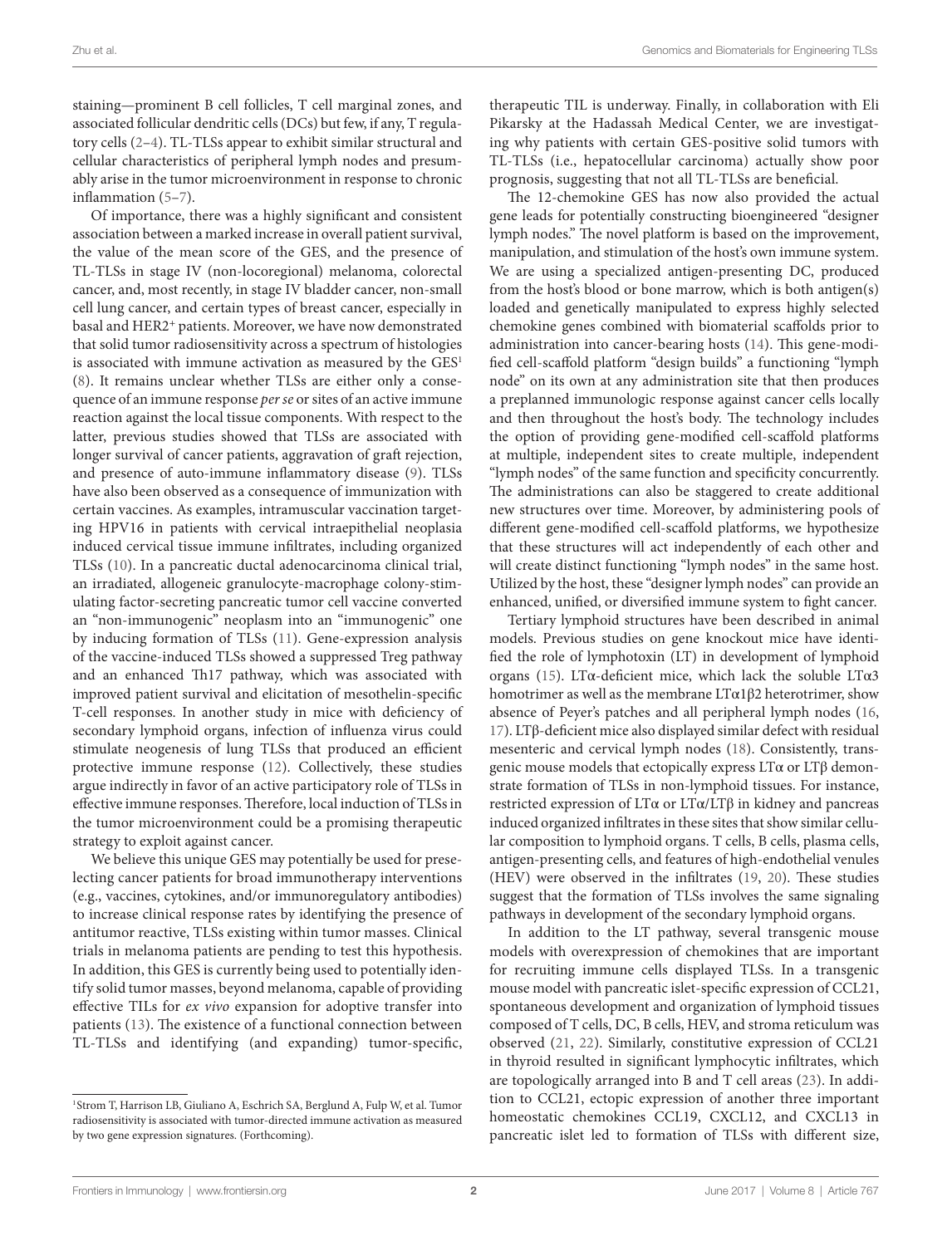cellular composition, and organization ([24](#page-3-21), [25](#page-3-22)). Moreover, in a recent study, transplantable and functional "artificial" TLSs could be constructed from slow-releasing gels containing different lymphogenesis-related chemokines and ligands [\(26\)](#page-3-23). Collectively, these studies indicated that the formation of TLSs could be achieved by chemokine-mediated accumulation of lymphocytes.

Sound preclinical models of TLS formation are being developed in which multiple elements are being interrogated for the capacity to recruit and design an antitumor immune system. The inclusion of lymph node-derived primary cellular components, which normally provide chemotactic and homeostatic cues in conventional lymph nodes [\(27](#page-3-24)), are being genetically modified to express selected chemotactic and lymphoid neogenesis-related genes to enhance TLS formation. Previous studies have suggested that inclusion of activated DCs in a stromal cell-induced TLS model could markedly enhance the efficiency and organization of TLS formation [\(28](#page-3-25)). The contributions of DCs to TLS induction have been reviewed elsewhere ([29\)](#page-3-26). In this regard, CD11c<sup>+</sup> DCs were necessary for maintenance of inducible bronchus-associated lymphoid tissues. Additionally, retinoic acid production by DCs from gut-associated lymphoid organs was involved in the imprinting of gut-homing receptors on activated T cells. Various modified cell lines are being combined with tumor antigen-pulsed DCs and then incorporated in biocompatible scaffold materials and administered to tumor-bearing mice as injectable or implantable matrices. These matrices should serve as model systems to better understand the factors governing the formation and/or maintenance of TLSs and also to identify and classify tumor-specific, therapeutic TIL. Additionally, these matrix-based systems may function as a therapeutic platform by delivering, stimulating, and expanding transplanted lymphocytes and/or modified DCs.

Scaffolds are typically three-dimensional microporous structures designed to enable *ex vivo* cell encapsulation and/or *in vivo* cell infiltration while providing mechanical support, cell adhesion, and a sustained supply of biological cues to promote cell migration and interactions ([30,](#page-3-27) [31](#page-3-28)). The scaffolds must be biocompatibile and should maintain a robust state for adequate time to allow the development of a new tissue, while eventually undergoing degradation and be replaced by the new tissue. Based on the origin of materials, scaffolds can be classified into synthetic or natural polymeric systems ([32\)](#page-3-29). We have developed optical means by which to track the fate of implanted materials [\(33](#page-4-0)) and embedded cells fate ([34\)](#page-4-1) non-invasively over time. This enables us to study cell:material interactions *in vivo* and to rationally modify the materials, as needed, to attain the desired preclinical outcomes.

Synthetic polymers can be readily tailored and modified to provide excellent mechanical and chemical properties; however, they typically lack essential biological elements that are required to induce necessary cell responses. For example, poly(lactic acid), poly(glycolic acid), and poly(caprolactone) are the most widely used synthetic biodegradable polymers, but their hydrophobic nature limits their application in tissue engineering due to the insufficient water absorption, cell adhesion, and interactions. In contrast, hydrophilic synthetic polymers such as poly(ethylene glycol) (PEG) and poly(ethylene oxide) possess excellent solubility in a wide range of solvents. However,

they are not biologically degradable; therefore, they can only be used as permanent implants or as low-molecular weight blocks in combination with other components to enable elimination from the body [\(35\)](#page-4-2).

Natural polymers are particularly attractive candidates for tissue-engineering applications, as they offer excellent biocompatibility. Unlike synthetic polymers, they can be biologically degraded into components, which are non-inflammatory or non-toxic. The reactive sites available in most of the natural polymers allow ligand conjugation, cross-linking, and other modifications to tune their properties for specific applications ([36\)](#page-4-3). Protein-based natural polymers such as collagen and gelatin have the potential to control the cellular migration, proliferation, and organization during new tissue development, as they possess many features of extracellular matrix. However, they often suffer from batch-to-batch variations due to the difficulties associated with the purification processes. Polysaccharides (alginate, chitosan, starch, and hyaluronic acid derivatives) are another promising class of natural and biocompatible polymers. Chitosan in particular is an important example with an established safety profile in humans ([37,](#page-4-4) [38](#page-4-5)).

In addition, a diverse collection of hybrid scaffolds using different combinations of synthetic and natural polymers has been developed for specific tissue-engineering applications. As examples, a polyurethane scaffold containing type I collagen and matrigel was used to create 3D lymph node T zone stromal models [\(39\)](#page-4-6). A different hybrid scaffold approach incorporating a collagen matrix into PEG hydrogel was used by Stachowiak and Irvine to improve the migration of loaded T cells and DCs within the framework [\(40](#page-4-7)). When needed, scaffolds can be doped with microparticles or nanoparticles for controlled release of soluble factors in addition to serving as a scaffold for cells. Such measures can provide sustained environmental cues to augment antigen-presenting DCs or lymphocyte longevity, maturation, and activation. Hence, synthetic materials can be modified to include biological cues and harbor sites for cells to serve as engineered scaffolds, which can be manufactured in a reproducible manner and with controlled properties. Hydrogels, in particular, can provide a controlled cell microenvironment for immune cells that enable the recruitment, expansion, and activation of immune cells *ex vivo* and *in vivo* [\(41\)](#page-4-8). The choice of materials is dictated by the end use, including biocompatibility, immunogenicity, site of implantation, types of stimuli, and release kinetics. Hydrogels have been utilized in both active and passive immunotherapies. They can be used to deliver antigens, chemokines, and other factors to DCs, to induce T cell stimulation and B cell-mediated antibody responses, or they can allow for efficient encapsulation of immunomodulatory molecules as well as immune cells. Immune cells such as DCs can be activated *ex vivo* in hydrogels prior to their implantation or *in vivo* by immobilizing stimuli within the gels that would recruit and activate the cells inside the gels, as bioreactors. Localized administration of the immunomodulatory hydrogels next to the tumor site offers higher bioavailability and controlled release of embedded molecules or of factors from embedded/recruited cells, over time. In particular, we have exploited injectable hydrogel-based adhesive scaffolds that can adhere to the surface of a tumor to locally release molecules of interest to combat cancer [\(42](#page-4-9)[–45](#page-4-10)).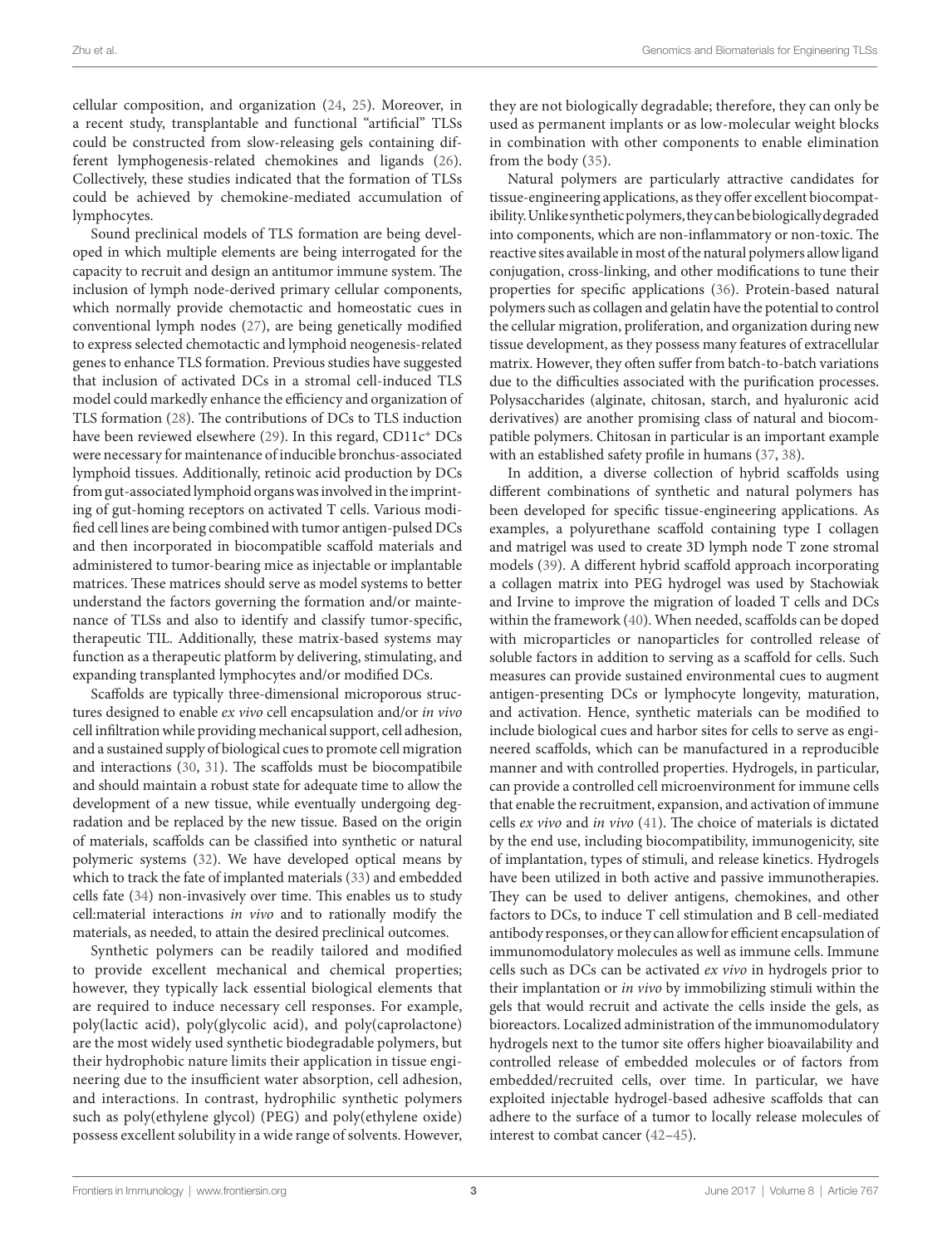Future clinical trials will plan to incorporate many/all of the 12 chemokines identified by the molecular signature coupled with appropriate biomaterial scaffolds in an attempt to achieve the "optimal" lymph node design in immunosuppressed cancer patients.

## AUTHOR CONTRIBUTIONS

All authors contributed to the preparation of this manuscript.

## **REFERENCES**

- <span id="page-3-0"></span>1. Coppola D, Mulé JJ. Ectopic "lymph nodes" within human solid tumors (invited editorial). *J Clin Oncol* (2008) 26:4369–70. doi[:10.1200/JCO.2008.17.6149](https://doi.org/10.1200/JCO.2008.17.6149)
- <span id="page-3-2"></span>2. Coppola D, Nebozhyn M, Khalil F, Dai H, Yeatman TJ, Loboda A, et al. Unique ectopic lymph node-like structures present in human primary colorectal carcinoma are identified by immune gene array profiling. *Am J Pathol* (2011) 179:37–45. doi:[10.1016/j.ajpath.2011.03.007](https://doi.org/10.1016/j.ajpath.2011.03.007)
- 3. Messina JL, Fenstermacher DA, Eschrich S, Qu X, Berglund AE, Lloyd MC, et al. 12-Chemokine gene signature identifies lymph node-like structures in melanoma: potential for patient selection for immunotherapy? *Sci Rep* (2012) 2:765. doi[:10.1038/srep00765](https://doi.org/10.1038/srep00765)
- <span id="page-3-1"></span>4. Mihm MC, Mulé JJ. Reflections on the histopathology of tumor-infiltrating lymphocytes in melanoma and the host immune response. *Cancer Immunol Res* (2015) 3:827–35. doi[:10.1158/2326-6066.CIR-15-0143](https://doi.org/10.1158/2326-6066.CIR-15-0143)
- <span id="page-3-3"></span>5. Yin C, Habenicht AJR, Mohanta S, Maffia P. *Tertiary Lymphoid Organs (TLOs): Powerhouses of Disease Immunity*. Lausanne: Frontiers Media (2017).
- 6. Hiraoka N, Ino Y, Yamazaki-Itoh R. Tertiary lymphoid organs in cancer tissues. *Front Immunol* (2016) 7:244. doi:[10.3389/fimmu.2016.00244](https://doi.org/10.3389/fimmu.2016.00244)
- <span id="page-3-4"></span>7. Sautes-Fridman C, Lawand M, Giraldo NA, Kaplon H, Germain C, Fridman WH, et al. Tertiary lymphoid structures in cancers: prognostic value, regulation, and manipulation for therapeutic intervention. *Front Immunol* (2016) 7:407. doi:[10.3389/fimmu.2016.00407](https://doi.org/10.3389/fimmu.2016.00407)
- <span id="page-3-5"></span>8. Prabhakaran S, Rizk VT, Ma Z, Cheng C-H, Berglund AE, Coppola D, et al. Evaluation of invasive breast cancer samples using a 12-chemokine gene expression score: correlation with clinical outcomes. *Breast Cancer Res* (2017)19:71. doi: [10.1186/s13058-017-0864-z](https://doi.org/10.1186/s13058-017-0864-z)
- <span id="page-3-6"></span>9. Dieu-Nosjean MC, Goc J, Giraldo NA, Sautes-Fridman C, Fridman WH. Tertiary lymphoid structures in cancer and beyond. *Trends Immunol* (2014) 35:571–80. doi:[10.1016/j.it.2014.09.006](https://doi.org/10.1016/j.it.2014.09.006)
- <span id="page-3-7"></span>10. Maldonado L, Teague JE, Morrow MP, Jotova I, Wu TC, Wang C, et al. Intramuscular therapeutic vaccination targeting HPV16 induces T cell responses that localize in mucosal lesions. *Sci Transl Med* (2014) 6:221ra13. doi:[10.1126/scitranslmed.3007323](https://doi.org/10.1126/scitranslmed.3007323)
- <span id="page-3-8"></span>11. Lutz ER, Wu AA, Bigelow E, Sharma R, Mo G, Soares K, et al. Immunotherapy converts nonimmunogenic pancreatic tumors into immunogenic foci of immune regulation. *Cancer Immunol Res* (2014) 2:616–31. doi[:10.1158/2326-](https://doi.org/10.1158/2326-6066.CIR-14-0027) [6066.CIR-14-0027](https://doi.org/10.1158/2326-6066.CIR-14-0027)
- <span id="page-3-9"></span>12. Moyron-Quiroz JE, Rangel-Moreno J, Hartson L, Kusser K, Tighe MP, Klonowski KD, et al. Persistence and responsiveness of immunologic memory in the absence of secondary lymphoid organs. *Immunity* (2006) 25:643–54. doi:[10.1016/j.immuni.2006.08.022](https://doi.org/10.1016/j.immuni.2006.08.022)
- <span id="page-3-10"></span>13. Pilon-Thomas S, Kuhn L, Ellwanger S, Janssen W, Royster E, Marzban S, et al. Efficacy of adoptive cell transfer of tumor infiltrating lymphocytes after lymphopenia induction for metastatic melanoma. *J Immunother* (2012) 35:615–20. doi:[10.1097/CJI.0b013e31826e8f5f](https://doi.org/10.1097/CJI.0b013e31826e8f5f)
- <span id="page-3-11"></span>14. Weber JS, Mulé JJ. Cancer immunotherapy meets biomaterials (news and views). *Nat Biotechnol* (2015) 33:44–5. doi:[10.1038/nbt.3119](https://doi.org/10.1038/nbt.3119)
- <span id="page-3-12"></span>15. Fu YX, Chaplin DD. Development and maturation of secondary lymphoid tissues. *Annu Rev Immunol* (1999) 17:399–433. doi:[10.1146/annurev.](https://doi.org/10.1146/annurev.immunol.17.1.399) [immunol.17.1.399](https://doi.org/10.1146/annurev.immunol.17.1.399)
- <span id="page-3-13"></span>16. Alexopoulou L, Pasparakis M, Kollias G. Complementation of lymphotoxin α knockout mice with tumor necrosis factor-expressing transgenes rectifies defective splenic structure and function. *J Exp Med* (1998) 188:745–54. doi:[10.1084/jem.188.4.745](https://doi.org/10.1084/jem.188.4.745)

## FUNDING

This study was supported by NCI-NIH (1R01 CA148995, 1R01 CA184845, P30 CA076292, P50 CA168536), Cindy and Jon Gruden Fund, Chris Sullivan Fund, V Foundation, and Dr. Miriam and Sheldon G. Adelson Medical Research Foundation; we thank the staff of the Moffitt Cancer Center Cancer Informatics, Collaborative Data Services, and Tissue Shared Resources.

- <span id="page-3-14"></span>17. Liepinsh DJ, Grivennikov SI, Klarmann KD, Lagarkova MA, Drutskaya MS, Lockett SJ, et al. Novel lymphotoxin alpha ( $LT\alpha$ ) knockout mice with unperturbed tumor necrosis factor expression: reassessing LTα biological functions. *Mol Cell Biol* (2006) 26:4214–25. doi[:10.1128/MCB.01751-05](https://doi.org/10.1128/MCB.01751-05)
- <span id="page-3-15"></span>18. Alimzhanov MB, Kuprash DV, Kosco-Vilbois MH, Luz A, Turetskaya RL, Tarakhovsky A, et al. Abnormal development of secondary lymphoid tissues in lymphotoxin β-deficient mice. *Proc Natl Acad Sci U S A* (1997) 94:9302–7. doi:[10.1073/pnas.94.17.9302](https://doi.org/10.1073/pnas.94.17.9302)
- <span id="page-3-16"></span>19. Drayton DL, Ying X, Lee J, Lesslauer W, Ruddle NH. Ectopic LT alpha beta directs lymphoid organ neogenesis with concomitant expression of peripheral node addressin and a HEV-restricted sulfotransferase. *J Exp Med* (2003) 197:1153–63. doi:[10.1084/jem.20021761](https://doi.org/10.1084/jem.20021761)
- <span id="page-3-17"></span>20. Kratz A, Campos-Neto A, Hanson MS, Ruddle NH. Chronic inflammation caused by lymphotoxin is lymphoid neogenesis. *J Exp Med* (1996) 183: 1461–72. doi[:10.1084/jem.183.4.1461](https://doi.org/10.1084/jem.183.4.1461)
- <span id="page-3-18"></span>21. Fan L, Reilly CR, Luo Y, Dorf ME, Lo D. Cutting edge: ectopic expression of the chemokine TCA4/SLC is sufficient to trigger lymphoid neogenesis. *J Immunol* (2000) 164:3955. doi[:10.4049/jimmunol.164.8.3955](https://doi.org/10.4049/jimmunol.164.8.3955)
- <span id="page-3-19"></span>22. Chen SC, Vassileva G, Kinsley D, Holzmann S, Manfra D, Wiekowski MT, et al. Ectopic expression of the murine chemokines CCL21α and CCL21β induces the formation of lymph node-like structures in pancreas, but not skin, of transgenic mice. *J Immunol* (2002) 168:1001–8. doi[:10.4049/](https://doi.org/10.4049/jimmunol.168.3.1001) [jimmunol.168.3.1001](https://doi.org/10.4049/jimmunol.168.3.1001)
- <span id="page-3-20"></span>23. Martin AP, Coronel EC, Sano G, Chen SC, Vassileva G, Canasto-Chibuque C, et al. A novel model for lymphocytic infiltration of the thyroid gland generated by transgenic expression of the CC chemokine CCL21. *J Immunol* (2004) 173:4791–8. doi[:10.4049/jimmunol.173.8.4791](https://doi.org/10.4049/jimmunol.173.8.4791)
- <span id="page-3-21"></span>24. Luther SA, Bidgol A, Hargreaves DC, Schmidt A, Xu Y, Paniyadi J, et al. Differing activities of homeostatic chemokines CCL19, CCL21, and CXCL12 in lymphocyte and dendritic cell recruitment and lymphoid neogenesis. *J Immunol* (2002) 169:424–33. doi[:10.4049/jimmunol.169.1.424](https://doi.org/10.4049/jimmunol.169.1.424)
- <span id="page-3-22"></span>25. Luther SA, Lopez T, Bai W, Hanahan D, Cyster JG. BLC expression in pancreatic islets causes B cell recruitment and lymphotoxin-dependent lymphoid neogenesis. *Immunity* (2000) 12:471–81. doi:[10.1016/S1074-](https://doi.org/10.1016/S1074-7613(00)80199-5) [7613\(00\)80199-5](https://doi.org/10.1016/S1074-7613(00)80199-5)
- <span id="page-3-23"></span>26. Kobayashi Y, Watanabe T. Gel-trapped lymphorganogenic chemokines trigger artificial tertiary lymphoid organs and mount adaptive immune responses in vivo. *Front Immunol* (2016) 7:316. doi[:10.3389/fimmu.2016.00316](https://doi.org/10.3389/fimmu.2016.00316)
- <span id="page-3-24"></span>27. Barone F, Gardner DH, Nayar S, Steinthal N, Buckley CD, Luther SA. Stromal fibroblasts in tertiary lymphoid structures: a novel target in chronic inflammation. *Front Immunol* (2016) 7:477. doi[:10.3389/fimmu.2016.00477](https://doi.org/10.3389/fimmu.2016.00477)
- <span id="page-3-25"></span>28. Suematsu S, Watanabe T. Generation of a synthetic lymphoid tissue-like organoid in mice. *Nat Biotechnol* (2004) 22:1539–45. doi:[10.1038/nbt1039](https://doi.org/10.1038/nbt1039)
- <span id="page-3-26"></span>29. Kobayashi Y, Watanabe T. Synthesis of artificial lymphoid tissue with immunological function. *Trends Immunol* (2010) 31:422–8. doi:[10.1016/j.it.](https://doi.org/10.1016/j.it.
2010.09.002) [2010.09.002](https://doi.org/10.1016/j.it.
2010.09.002)
- <span id="page-3-27"></span>30. Malafaya PB, Silva GA, Reis RL. Natural-origin polymers as carriers and scaffolds for biomolecules and cell delivery in tissue engineering applications. *Adv Drug Deliv Rev* (2007) 59:207–33. doi[:10.1016/j.addr.2007.](https://doi.org/10.1016/j.addr.2007.03.012) [03.012](https://doi.org/10.1016/j.addr.2007.03.012)
- <span id="page-3-28"></span>31. Irvine DJ, Stachowiak AN, Hori Y. Lymphoid tissue engineering: invoking lymphoid tissue neogenesis in immunotherapy and models of immunity. *Semin Immunol* (2008) 20:137–46. doi:[10.1016/j.smim.2007.10.010](https://doi.org/10.1016/j.smim.2007.10.010)
- <span id="page-3-29"></span>32. Hubbell JA. Biomaterials in tissue engineering. *Nat Biotechnol* (1995) 13:565–76. doi:[10.1038/nbt0695-565](https://doi.org/10.1038/nbt0695-565)